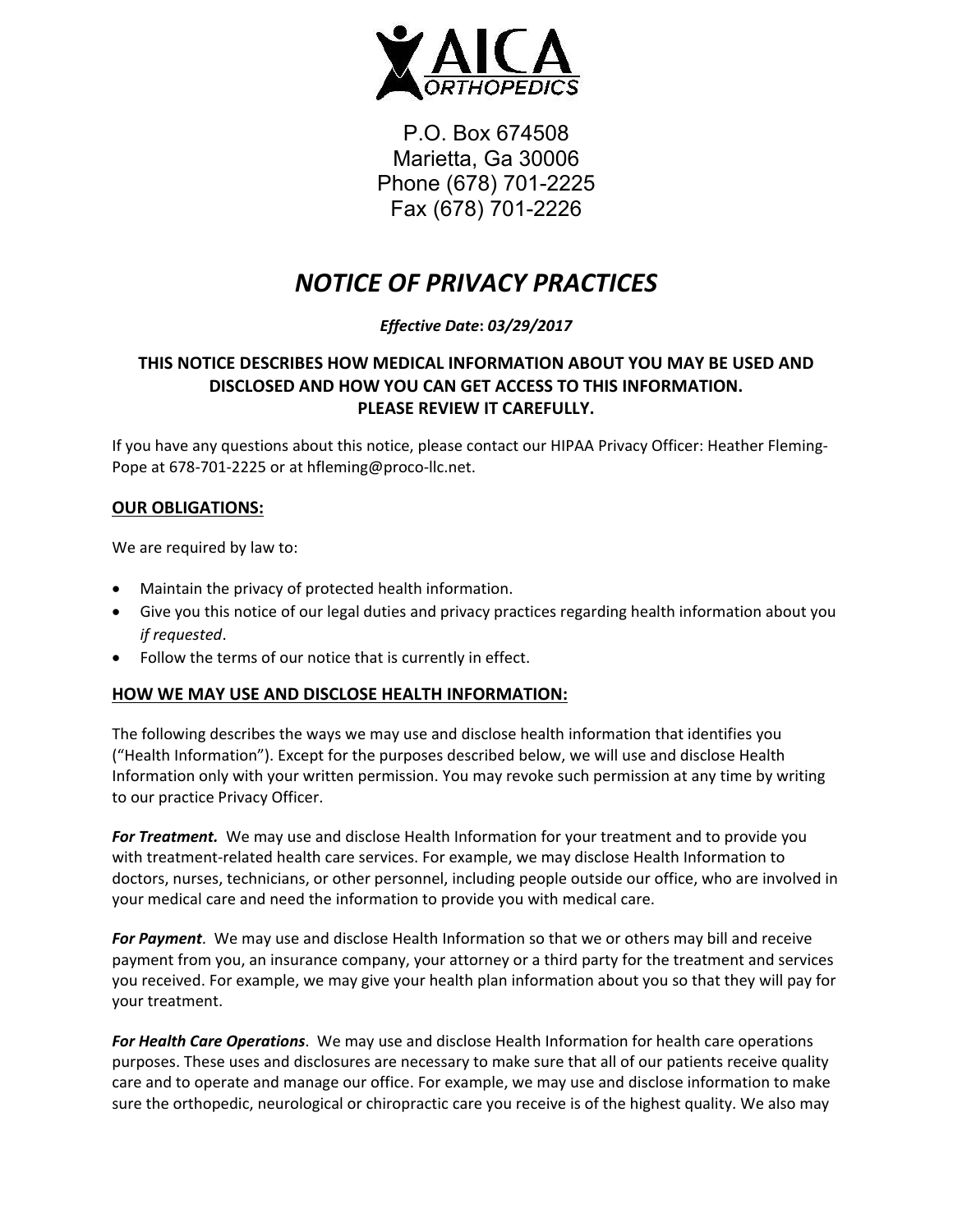share information with other entities that have a relationship with you (for example, your health plan) for their health care operation activities.

*Appointment Reminders, Treatment Alternatives and Health Related Benefits and Services*. We may use and disclose Health Information to contact you to remind you that you have an appointment with us. We also may use and disclose Health Information to tell you about treatment alternatives or health‐ related benefits and services that may be of interest to you.

*Individuals Involved in Your Care or Payment for Your Care*. When appropriate, we may share Health Information with a person who is involved in your medical care or payment for your care, such as your family or your guardian. We also may notify your family about your location or general condition or disclose such information to an entity assisting in a disaster relief effort.

*Research*. Under certain circumstances, we may use and disclose Health Information for research. For example, a research project may involve comparing the health of patients who received one treatment to those who received another, for the same condition. Before we use or disclose Health Information for research, the project will go through a special approval process. Even without special approval, we may permit researchers to look at records to help them identify patients who may be included in their research project or for other similar purposes, as long as they do not remove or take a copy of any Health Information.

## **SPECIAL SITUATIONS:**

*As Required by Law*. We will disclose Health Information when required to do so by international, federal, state or local law.

*To Avert a Serious Threat to Health or Safety*. We may use and disclose Health Information when necessary to prevent a serious threat to your health and safety or the health and safety of the public or another person. Disclosures, however, will be made only to someone who may be able to help prevent the threat.

*Business Associates*. We may disclose Health Information to our business associates that perform functions on our behalf or provide us with services if the information is necessary for such functions or services. For example, we may use another company to perform billing services on our behalf. All of our business associates are obligated to protect the privacy of your information and are not allowed to use or disclose any information other than as specified in our contract.

*Organ and Tissue Donation*. If you are an organ donor, we may use or release Health Information to organizations that handle organ procurement or other entities engaged in procurement, banking or transportation of organs, eyes or tissues to facilitate organ, eye or tissue donation and transplantation.

*Military and Veterans*. If you are a member of the armed forces, we may release Health Information as required by military command authorities. We also may release Health Information to the appropriate foreign military authority if you are a member of a foreign military.

*Workers' Compensation*. We may release Health Information for workers' compensation or similar programs. These programs provide benefits for work‐related injuries or illness.

*Public Health Risks*. We may disclose Health Information for public health activities. These activities generally include disclosures to prevent or control disease, injury or disability; report births and deaths;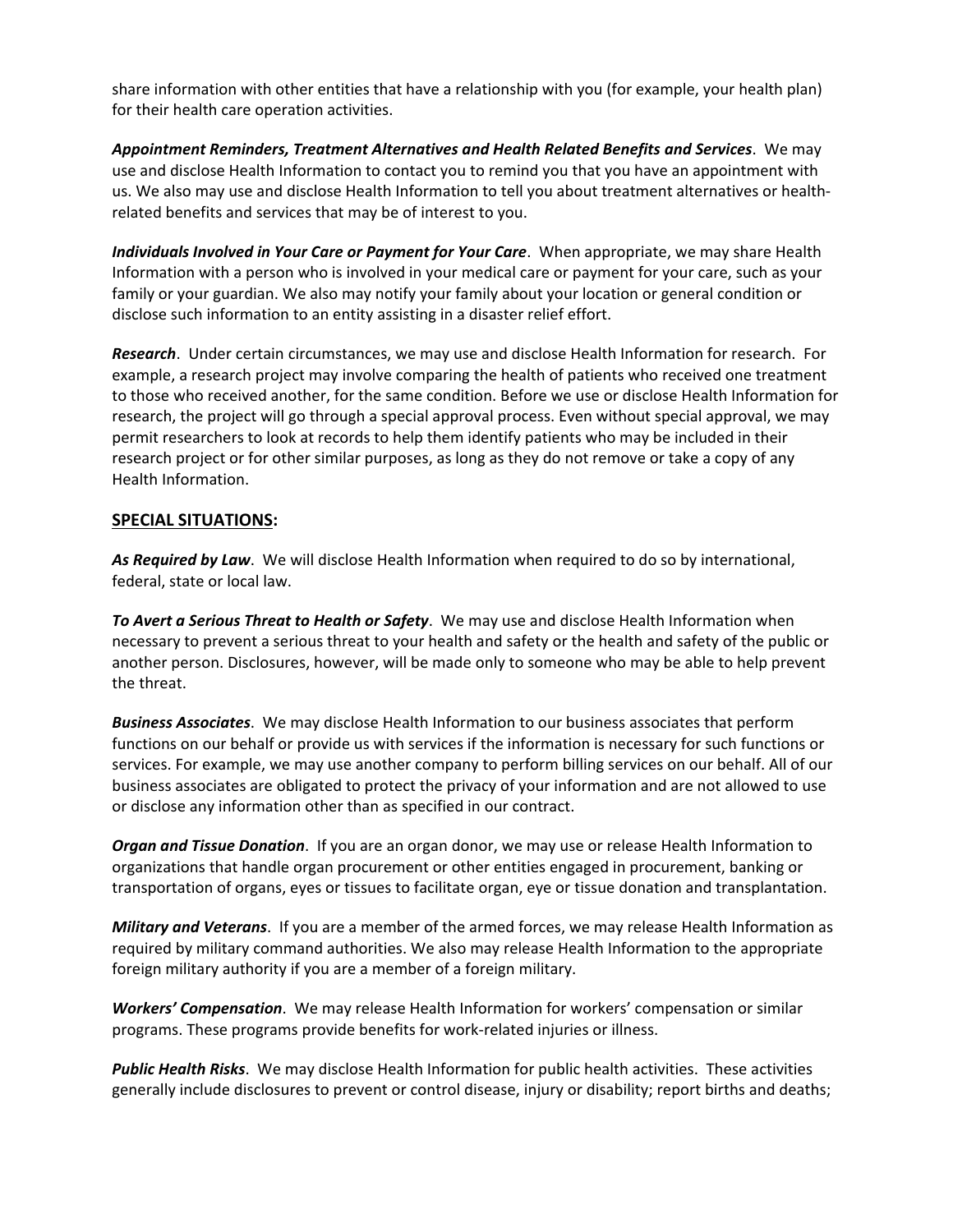report child abuse or neglect; report reactions to medications or problems with products; notify people of recalls of products they may be using; a person who may have been exposed to a disease or may be at risk for contracting or spreading a disease or condition; and the appropriate government authority if we believe a patient has been the victim of abuse, neglect or domestic violence. We will only make this disclosure if you agree or when required or authorized by law.

*Health Oversight Activities*. We may disclose Health Information to a health oversight agency for activities authorized by law. These oversight activities include, for example, audits, investigations, inspections, and licensure. These activities are necessary for the government to monitor the health care system, government programs, and compliance with civil rights laws.

*Data Breach Notification Purposes.* We may use or disclose your Protected Health Information to provide legally required notices of unauthorized access to or disclosure of your health information.

*Lawsuits and Disputes*. If you are involved in a lawsuit or a dispute, we may disclose Health Information in response to a court or administrative order. We also may disclose Health Information in response to a subpoena, discovery request, or other lawful process by someone else involved in the dispute, but only if efforts have been made to tell you about the request or to obtain an order protecting the information requested. For example, HIPPA authorization to release medical records signed by you or your legal guardian.

*Law Enforcement*. We may release Health Information if asked by a law enforcement official if the information is: (1) in response to a court order, subpoena, warrant, summons or similar process; (2) limited information to identify or locate a suspect, fugitive, material witness, or missing person; (3) about the victim of a crime even if, under certain very limited circumstances, we are unable to obtain the person's agreement; (4) about a death we believe may be the result of criminal conduct; (5) about criminal conduct on our premises; and (6) in an emergency to report a crime, the location of the crime or victims, or the identity, description or location of the person who committed the crime.

*Coroners, Medical Examiners and Funeral Directors*. We may release Health Information to a coroner or medical examiner. This may be necessary, for example, to identify a deceased person or determine the cause of death. We also may release Health Information to funeral directors as necessary for their duties.

*National Security and Intelligence Activities*. We may release Health Information to authorized federal officials for intelligence, counter‐intelligence, and other national security activities authorized by law.

*Protective Services for the President and Others*. We may disclose Health Information to authorized federal officials so they may provide protection to the President, other authorized persons or foreign heads of state or to conduct special investigations.

*Inmates or Individuals in Custody*. If you are an inmate of a correctional institution or under the custody of a law enforcement official, we may release Health Information to the correctional institution or law enforcement official. This release would be if necessary: (1) for the institution to provide you with health care; (2) to protect your health and safety or the health and safety of others; or (3) the safety and security of the correctional institution.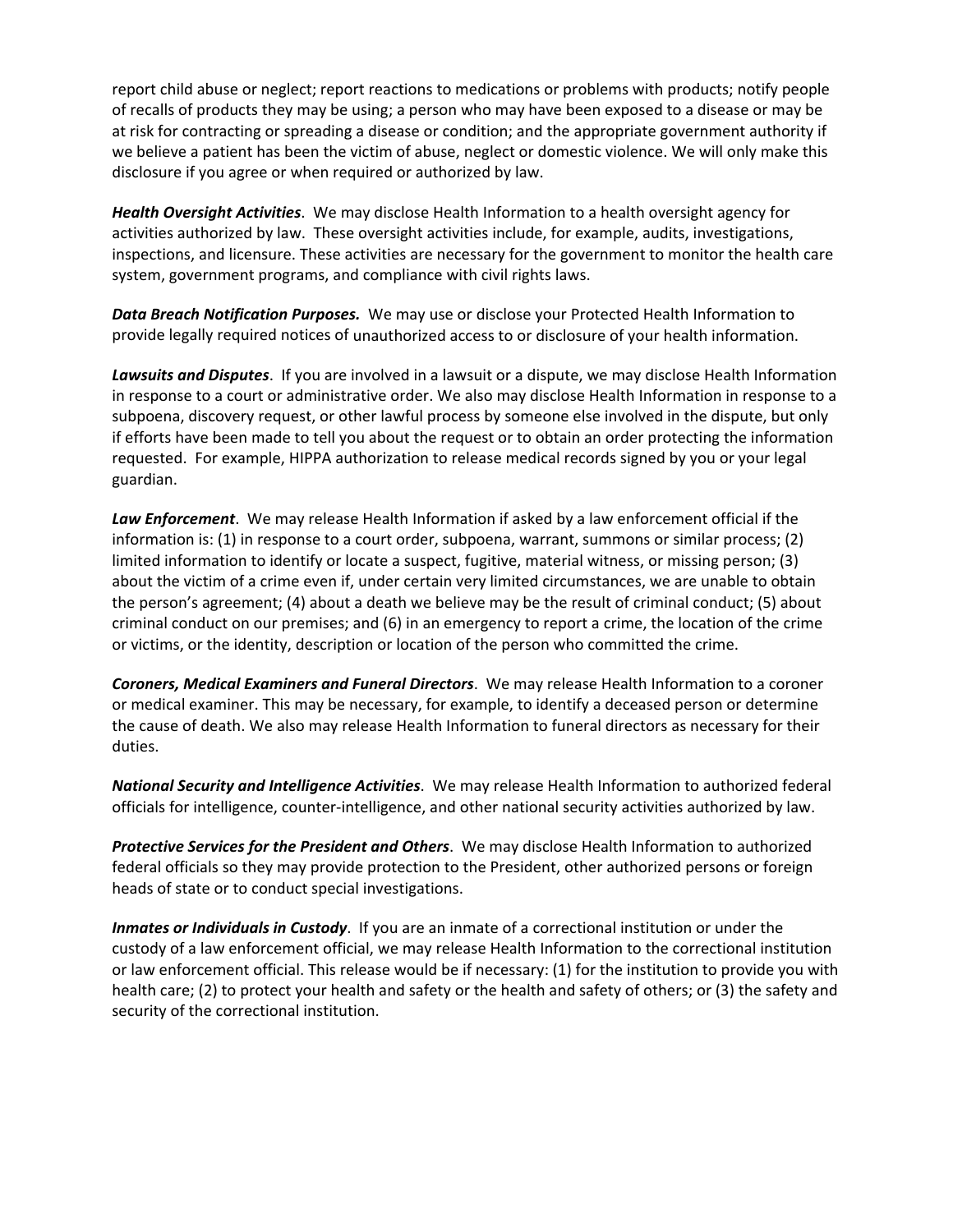# **USES AND DISCLOSURES THAT REQUIRE US TO GIVE YOU AN OPPORTUNITY TO OBJECT AND OPT OUT**

*Individuals Involved in Your Care or Payment for Your Care.* Unless you object, we may disclose to a member of your family, a relative, a close friend or any other person you identify, your Protected Health Information that directly relates to that person's involvement in your health care. If you are unable to agree or object to such a disclosure, we may disclose such information as necessary if we determine that it is in your best interest based on our professional judgment.

*Disaster Relief.* We may disclose your Protected Health Information to disaster relief organizations that seek your Protected Health Information to coordinate your care, or notify family and friends of your location or condition in a disaster. We will provide you with an opportunity to agree or object to such a disclosure whenever we practically can do so.

# **YOUR WRITTEN AUTHORIZATION IS REQUIRED FOR OTHER USES AND DISCLOSURES**

The following uses and disclosures of your Protected Health Information will be made only with your written authorization:

- 1. Uses and disclosures of Protected Health Information for marketing purposes; and
- 2. Disclosures that constitute a sale of your Protected Health Information

Other uses and disclosures of Protected Health Information not covered by this Notice or the laws that apply to us will be made only with your written authorization. If you do give us an authorization, you may revoke it at any time by submitting a written revocation to our Privacy Officer and we will no longer disclose Protected Health Information under the authorization. However, disclosure(s) made in reliance on your authorization prior to revocation will not be affected by the revocation.

## **YOUR RIGHTS REGARDING HEALTH INFORMATION ABOUT YOU**:

You have the following rights regarding Health Information we have about you:

*Right to Inspect and Copy*. You have a right to inspect and copy Health Information that may be used to make decisions about your care or payment for your care. This includes medical and billing records and excludes psychotherapy notes. **To inspect and copy this Health Information, you must make your request, in writing, to Medical Records Department, PO Box 500067, Atlanta, GA 31150.** We have up to 30 days after the receipt of the fees to process your records request and to make your Protected Health Information available to you. Reasonable fee for the costs of copying, mailing or other supplies associated with your request will be charged. We may not charge you a fee if you need the information for a claim for benefits under the Social Security Act or any other state of federal needs‐based benefit program. We may deny your request in certain limited circumstances. If we do deny your request, you have the right to have the denial reviewed by a licensed healthcare professional who was not directly involved in the denial of your request, and we will comply with the outcome of the review.

*Right to an Electronic Copy of Electronic Medical Records.* If your Protected Health Information is maintained in an electronic format (known as an electronic medical record or an electronic health record), you have the right to request that an electronic copy of your record be given to you or transmitted to another individual or entity. We will make every effort to provide access to your Protected Health Information in the form or format you request, if it is readily producible in such form or format. If the Protected Health Information is not readily producible in the form or format you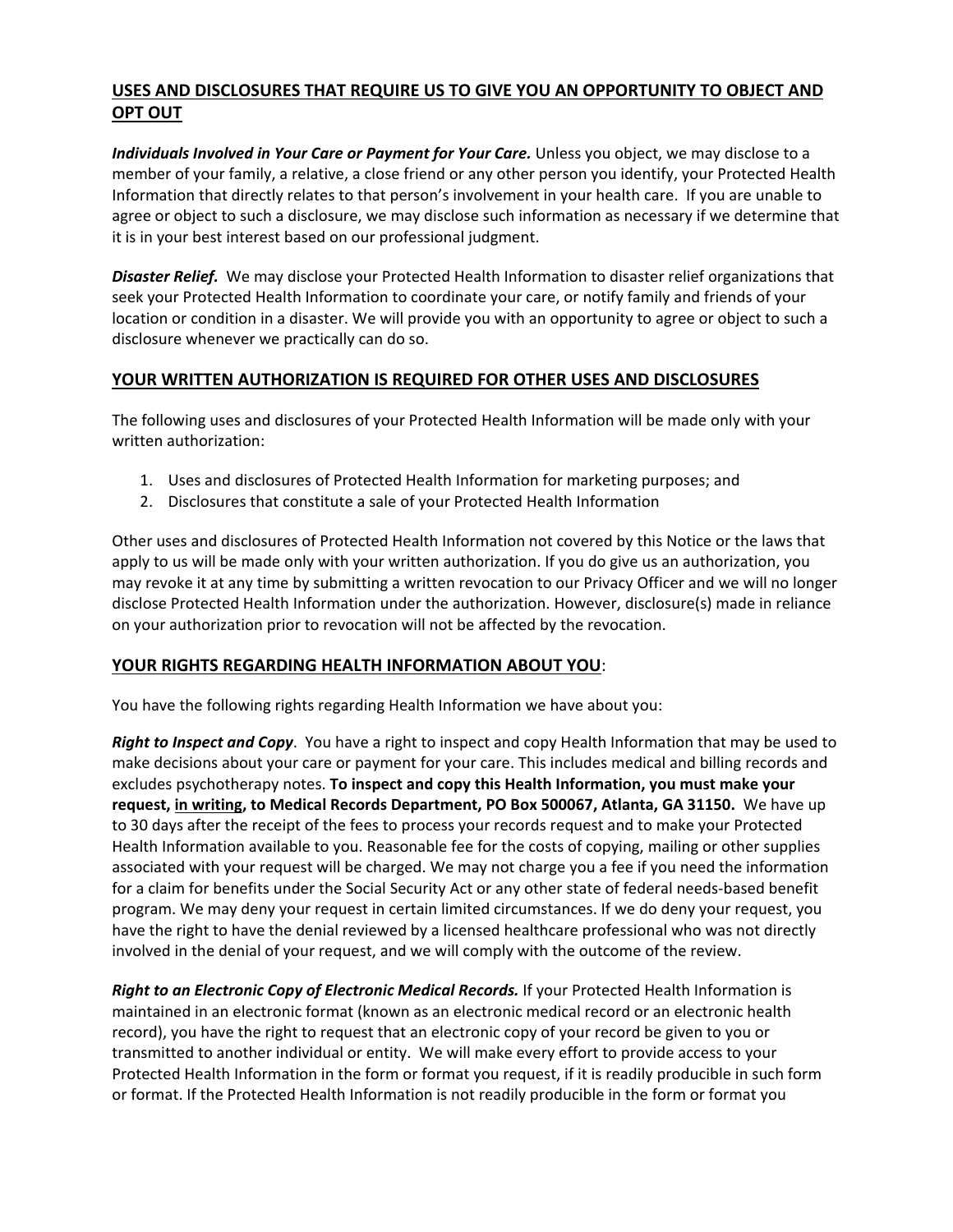request, your record will be provided in either our standard electronic format or, if you do not want this form or format, a readable hard copy form. We may charge you a reasonable, cost-based fee for the labor associated with transmitting the electronic medical record.

*Right to Get Notice of a Breach.* You have the right to be notified upon a breach of any of your unsecured Protected Health Information.

*Right to Amend*. If you feel that Health Information we have is incorrect or incomplete, you may ask us to amend the information. We retain the right to deny your request for an amendment if it is not in writing or does not include a reason to support the request. In addition, we may deny your request if you ask us to amend information that:

- We did not create, unless the person or entity that created the information is no longer available to make the amendment.
- Is not a part of the records maintained in our clinic.

You have the right to request an amendment for as long as the information is kept by or for our office. To request an amendment, you must make your request, **in writing**, to **Medical Records Department, PO Box 500067, Atlanta, GA 31150.**

*Right to an Accounting of Disclosures*. You have the right to request a list of certain disclosures we made of Health Information for purposes other than treatment, payment and health care operations or for which you provided written authorization. To request an accounting of disclosures, you must make your request, **in writing**, **to Medical Records Department, PO Box 500067, Atlanta, GA 31150.** 

*Right to Request Restrictions*. You have the right to request a restriction or limitation on the Health Information we use or disclose for treatment, payment, or health care operations. You also have the right to request a limit on the Health Information we disclose to someone involved in your care or the payment for your care, like a family member or friend. For example, you could ask that we not share information about a diagnosis or treatment with your spouse. **To request a restriction, you must make your request, in writing, on the Patient Record of Disclosures form which is given to you in your** patient packet when you begin treating. Please contact the treating clinic to request a new form if you **wish to amend the original form**. We are not required to agree to your request unless you are asking us to restrict the use and disclosure of your Protected Health Information to a health plan for payment or health care operation purposes and such information you wish to restrict pertains solely to a health care item or service for which you have paid us "out‐of‐pocket" in full. If we agree, we will comply with your request unless the information is needed to provide you with emergency treatment.

*Out‐of‐Pocket‐Payments.* If you paid out‐of‐pocket (or in other words, you have requested that we not bill your health plan) in full for a specific item or service, you have the right to ask that your Protected Health Information with respect to that item or service not be disclosed to a health plan for purposes of payment or health care operations, and we will honor that request.

*Right to Request Confidential Communications*. You have the right to request that we communicate with you about medical matters in a certain way or at a certain location. For example, you can ask that we only contact you by mail or at work. To request confidential communications, you must make your request, **in writing**, to **Medical Records Department, PO Box 500067, Atlanta, GA 31150.** Your request must specify how or where you wish to be contacted. We will accommodate reasonable requests.